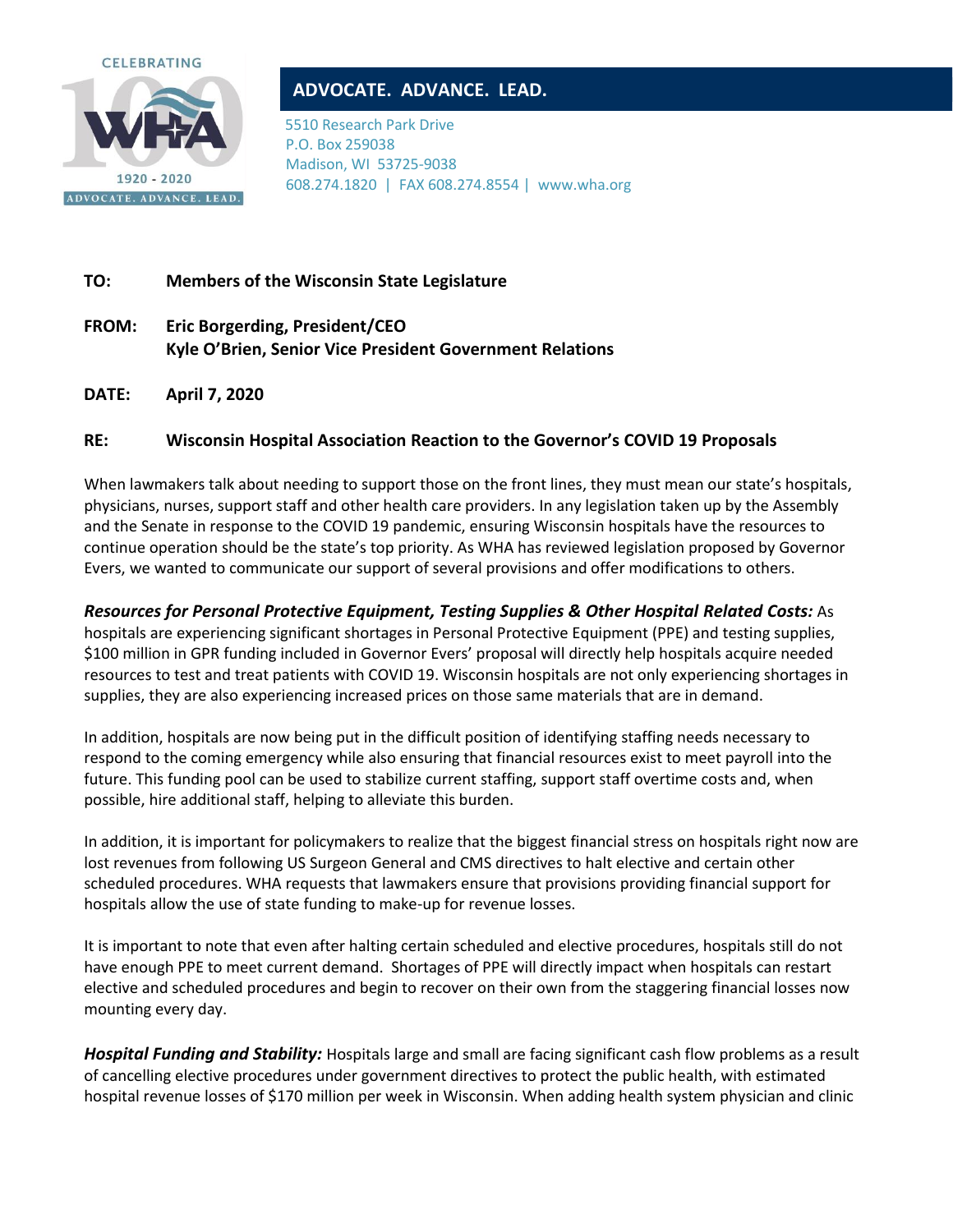services, the weekly revenue losses grow to \$266 million. Cash flow problems for hospitals result in reductions in health care workforce and reductions in access to care, two consequences Wisconsin cannot afford right now.

We know that support from the federal government will not be enough to ensure our state's hospitals are protected from this crisis. As the Legislative Fiscal Bureau writes in their [April 1 memo](http://docs.legis.wisconsin.gov/misc/lfb/misc/112_state_funding_under_coronavirus_aid_relief_and_economic_security_cares_act_4_1_20.pdf), "*it is unknown how much funding, if any, Wisconsin healthcare providers will receive"* from the federal CARES Act. From estimates based on AHA recommendations, it appears the proportion attributable to Wisconsin hospitals could be only \$275 million – possibly less. At the hospital rate, estimated hospital funding from the CARES Act would cover only 11 days' worth of revenue losses during the public health emergency - which we are now already passed.

We are glad to see that the Governor has already recognized this need and has prioritized hospital funding in his COVID Response package, including another \$75 million in supplemental payments to hospitals. Any and all financial resources the legislature can provide to hospitals are needed.

Our neighboring state legislatures and Governors have allocated hundreds of millions of dollars to support their hospitals and health care providers. We ask the legislature to do the same in Wisconsin and prioritize hospitals, the providers on the front lines of defense, during this crisis.

*Hospital/Healthcare Data:* WHA has consistently supported expanding the collection and reporting of COVID-19 data. This includes aggregated statewide and regional information related to COVID-19 positive patients in hospitals and should include other health care facilities with capacity used to treat COVID-19 patients. The WHA Information Center, operating as the entity under ch. 153 and charged with collecting and reporting hospital and ambulatory surgery center data, could synthesize and facilitate the dissemination of important information to assist with public and private emergency planning efforts. For 16 years, WHAIC has produced accurate and timely hospital datasets, analyses, and reports. Relying on WHAIC's expertise, the legislature could create a new report in ch. 153, that would require WHAIC to produce and publish daily updated public health emergency dashboards based on healthcare emergency preparedness program information the state collects from hospitals.

*Safe Harbor Protections for Health Care Providers Throughout a Public Health Emergency:* WHA, alongside several physician groups, support the extension of certain liability protections to health care providers during a public health emergency, which many states across the country already have done. Without action to address our liability standards during a public health crisis, physicians and hospital administrators are concerned that some providers will be hesitant to provide care during a very difficult time.

*Healthcare Workforce Licensing:* We request you incorporate the changes made in LRB 5957 (Sen. Kooyenga/Rep. Kurtz/Rep. Sanfelippo) as an amendment to LRB 5920/P2, which would create a more streamlined recognition of out-of-state licenses for those in good-standing and ensure that health care providers can practice to the top of their education, training and experience as delegated by a physician or established in a health care facility protocol.

The legislation does the latter by clarifying that no credentialing board can sanction a professional as long as the bill's criteria for physician delegation/licensed health care facility protocol are met. *In a time of crisis, providers should not have to fear credentialing sanction for something they are trained and capable of doing under a delegated act or in a licensed health care facility.* 

*Telehealth Parity - LRB 5920/P2, Section 65:* This provision appears intended to require parity for telehealth services, which WHA fully supports especially during a time when the public is practicing social distancing and